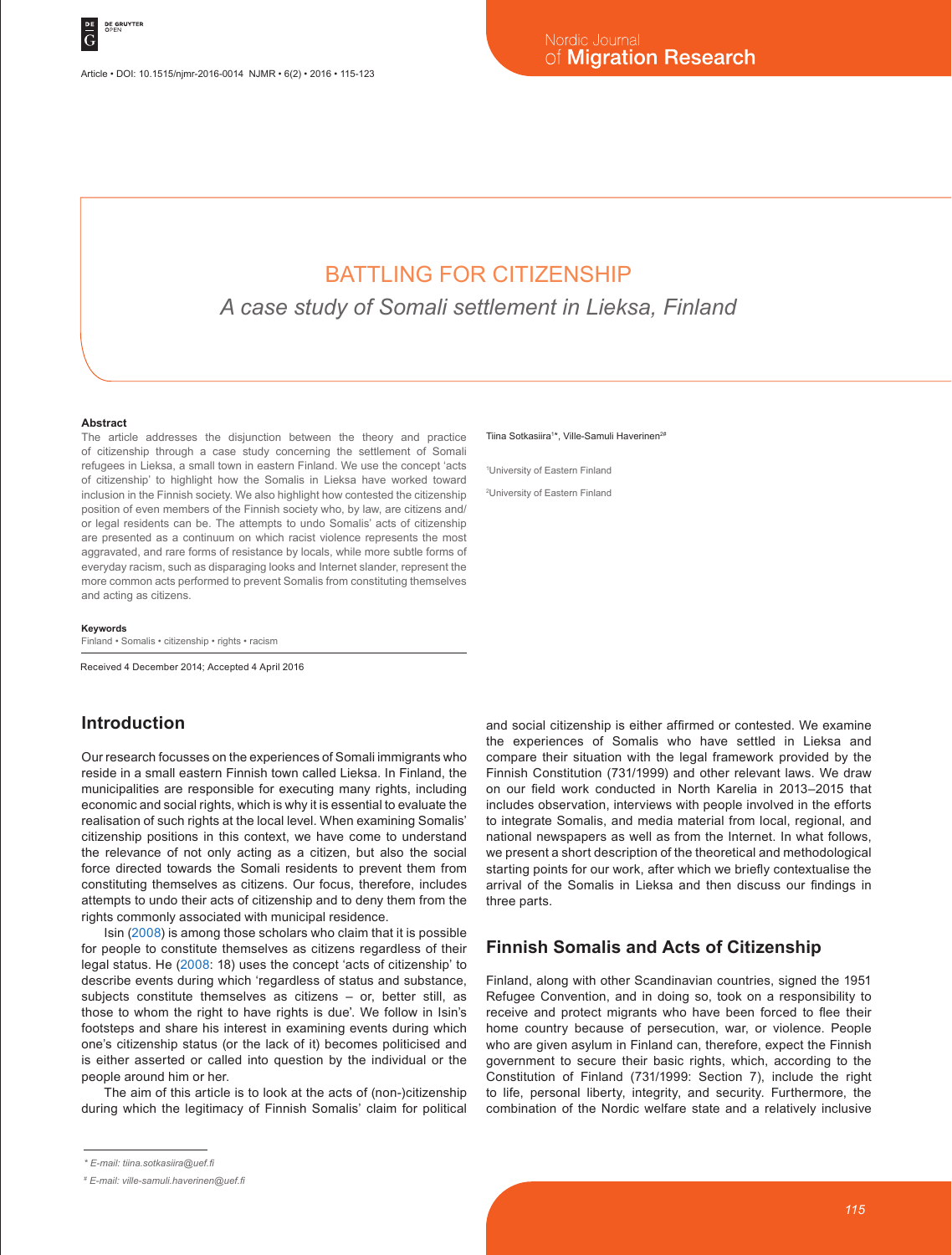residence-based social security system offers those granted permanent residence status in Finland a relatively stable social position. However, unemployment continues to be a major barrier to integration for immigrants (Koikkalainen *et al.* 2011).

The Somali Civil War, which began in the late 1980s, has forced more than one million Somalis and their descendants to seek refuge outside Somalia. Since the collapse of the central state more than 20 years ago, most of the country has been the site of intermittent conflict involving extreme violence, insecurity, and displacement (Hammond *et al.* 2011). Somalis began to arrive in Finland as asylum seekers in the early 1990s (Tiilikainen 2003: 49–57). They now form the third largest group of foreign origin (n = 10,534) in Finland and the largest national group that has arrived in the country as asylum seekers. Somalis are also the largest population group with an African background as well as the largest Muslim group in Finland. In 2014, 16,721 people spoke Somali as their first language in Finland, and 37% of them were born in the country (Statistics Finland 2015). It is estimated that around half of Somalis are Finnish citizens (Mubarak *et al.* 2015). In North Karelia, the easternmost region of the continental European Union, Somalis are the second largest group of foreign origin (n = 478) after Russians (Statistics Finland 2015).

The state-defined legal status categories establish configurations of rights for people who occupy these categories that, according to Goldrin and Landolt (2013: 3), include political rights, as well as civil, employment, and social rights. In addition, access to public services and state protection is based on the legal status, meaning that the status and rights have far-reaching effects on people's lives. However, we also know that citizenship status does not necessarily correspond to the citizenship practice, and a strand of research has emerged that highlights the fuzziness of the boundary between the citizenship and non-citizenship (Sassen 2002, 2006; McNevin 2011; Goldrin & Landolt 2013; Isin & Saward 2013).

Although the Nordic countries are often perceived as the most equal welfare states in the world, researchers have shown that immigrants in Scandinavia face a significant amount of discrimination and racism (European Union Agency for Fundamental Rights 2009; Lehti *et al.* 2014). In particular, Somalis living in Denmark and Finland are susceptible to discrimination, threats, and violence in Finland even more so than in Denmark (Niemi & Kääriäinen 2012: 3). It has been argued that even if Finnish Somalis theoretically possess the same rights as native-born Finns, the execution of these rights is different. Somalis have claimed that acquiring the Finnish citizenship does not make a significant difference in how much they can participate in the Finnish society since belonging is based on ethnicity, not citizenship (Open Society Foundations 2013: 102).

Critical studies of citizenship confirm the assumption that what is important is not only that citizenship is a legal status, but that citizenship also involves practices of making citizens and noncitizens (Lister 2003; Al-Sharmani & Horst 2016). However, even as a status, citizenship is a complex concept, and non-citizenship may refer to a number of legal status categories, depending on the jurisdiction. The category of non-citizen may include the secure status of permanent residence as well as native-born residents without citizenship. More often, however, non-citizens are foreignborn individuals with temporary authorisation to work and/or reside in the country, or they are im/migrants who have entered the country through legal channels but were 'illegalised' later on, for example, students who remained in the country after their student residence permit expired (Goldrin & Landolt 2013: 5).

Many scholars now differentiate formal citizenship from substantive citizenship (Brubaker 1992). They also argue that the boundaries between citizenship and non-citizenship are not fixed and that these boundaries are permeable and potentially blurry. Boundaries may change over time, bringing additional people into the realm of citizenship; citizens may behave as non-citizens and non-citizens may, in some situations, resemble citizens (Bosniak 2000; Sassen 2006). Conversely, non-citizens with various forms of precarious status may participate in community mobilisation and organisations (Pulido 2007). As Bojadžijev and Karakayali (2010) argue, 'Many of the social conflicts initiated by migrants are, after all, not about becoming citizens, but about insisting that they are citizens already'.

Nyers (2010: 130) points out that in this line of thought politics comes across as a practice in which the use of voice makes it possible to perform certain acts, including acts of citizenship. Isin (2012: 13) also argues that a 'fundamental feature of an act of citizenship is that it exercises either a right that does not exist or a right that exists but which is enacted by a political subject who does not exist in the eyes of the law'. He (2008) claims that acts of citizenship can be authored or anonymous, intended or accidental, individual or collective. What counts is not the subject's status (citizen, refugee, non-status migrant), but the act itself. Thinking about citizenship in this way makes one attentive to the enactments of citizenship, that is, how it is performed and negotiated. Citizenship comes into view as an object of investigation that is distinct from (but related to) the status and habitus of citizenship (Isin 2008: 17–19).

We share Nyers's (2015) interest in analytically privileging the point of view of the migrants. However, for the purpose of this article, we chose an additional perspective as during the research process, we were constantly reminded that the process of constituting oneself as a subject is twofold. In our case, the attempts by Somalis to exercise their rights were met with discontent, if not with direct opposition by the native Finns.

 To emphasise the dual nature of claiming citizenship, and to discuss the experiences of having one's legal rights denied or contested, we pair 'acts of citizenship' with acts that 'counteract' the acts of citizenship. By undoing or counteracting the acts of citizenship, we refer to practices, both physical and discursive, that deny a group of people that is either citizens or legal residents in Finland, namely, Finnish Somalis, their right to act and be treated as citizens. We find it important to highlight that it is not that one simply chooses to constitute or be constituted as a citizen, but that one finds oneself already positioned within discursive fields that are never fully of one's own choosing (Smith 1998, 56).

### **Researching Citizenship in Lieksa**

From the 1990s onwards, newly arrived Somali refugees were initially settled in various municipalities across the country, but they usually moved from the rural areas to the more urban settings (Ahlgren–Leinvuo 2005). Approximately 70% of all Somalis currently reside in the southern part of the country in the capital region urban kernel surrounding Helsinki (City of Helsinki Urban Facts 2014; Statistics Finland 2014). In Finland, the immigrant communities have, however, been formed in rural municipalities that used to host refugee and asylum centres, and some are proving long-lasting. Lieksa is an example of a rural town that has traditionally not been a significant destination for immigrants, with the exception of the resettlement of Karelian evacuees after the Second World War.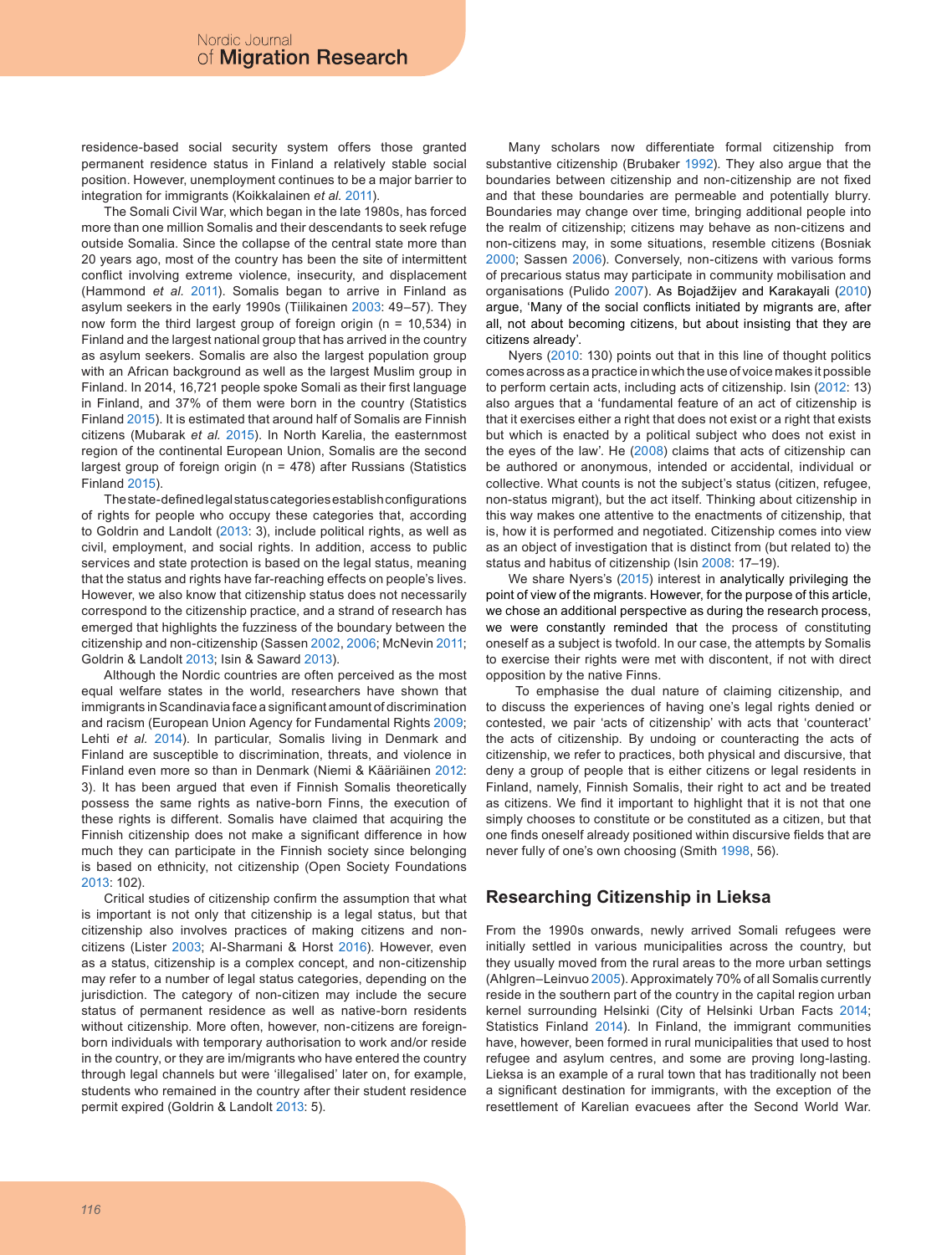Lieksa is remote, and for a long time, the proportion of people of foreign origin residing in the town remained under 1%. The majority came from Russia (Statistics Finland 2014).

The Somalis living in Lieksa today are either Finnish citizens<sup>1</sup> or have refugee status or a residence permit granted based on subsidiary or humanitarian protection. Some arrived through the family reunification process. They are residents of the Lieksa municipality, meaning that they are entitled to Finnish social security, health care, and education, and the adults have the right to vote in municipal elections. Thus, Lieksa Somalis constitute a group of people that, from a legal perspective, has a strong position in the Finnish society.

Lieksa presents a typical case of an industrial town whose economic structure has transformed and the population has reduced by half since the 1960s. On the other hand, it forms a specific case because within a short time period, the town experienced a significant influx of inhabitants of Somali background. In 2008, only a few Somalis resided in Lieksa, while in 2012, the number had increased to approximately 240. The interviewed local authorities (March 13, 2014) estimate that the total has now reached 400. The total population of Lieksa is around 12,100 (Statistics Finland 2015). The demographic changes occurred when Somalis, who had previously resided in a nearby refugee centre, began to move into the town. Although some locals welcomed this new vitality and the associated economic potential, the majority were suspicious of the newcomers. A small but vocal group also reacted aggressively and threatened the Somalis by picking street fights and vandalising their property. As of today, Lieksa regularly makes the headlines due to public displays of anger and resentment towards the Somali minority (Yle 2014a).

Although we acknowledge Lieksa is unusual in comparison to most Finnish rural towns that have significantly smaller proportions of foreign-born residents, we claim that the situation in Lieksa is comparable to the occurrences in several small towns, particularly in the United States, where settlements, such as Lewiston in Maine and Fort Morgan in Colorado, have recently become destinations for secondary migration and relocation of African refugee families (Huisman *et al.* 2011; Kusow & Bjork 2007; Voyer 2013). Within the European Union, similar cases can also be found in many countries, such as Denmark and the United Kingdom, although in many cases, refugees have been resettled in rural areas due to a conscious dispersal policy by the state, and not by choice, as in Finland (Bowes, Ferguson, & Sim 2009; Larsen 2011).

The media materials analysed for the study consist of news, articles, and features from national (*Helsingin Sanomat*), regional (*Karjalainen*), and local newspapers (*Lieksan Lehti*), as well as from the Finnish Broadcasting Company (Yle), published between 2009 and 2014. The material was selected by searching the archives or online databases of these media sources by using keywords, such as 'Lieksa', 'Somalis', and 'racism'. We also followed popular social media sites, such as Facebook and Suomi24, which have specific forums or groups for discussions about Lieksa.

We also utilised interviews that we conducted in 2014 with active members of the Somali community and individuals who are either professionally or voluntarily involved in integrating immigrants in North Karelia. Our informants included employees of civic associations, immigrant advisors to local authorities, a police officer, and an official in the state-run Employment and Economic Development Office. In Lieksa, we interviewed 10 Somalis and 11 officials and representatives of non-government organisations. Half of the Somali informants were female, while 9 out of 11 officials

were female. The informants were selected to cover all major organisations involved in immigrant integration in Lieksa and the interviewed Somalis who were active in civil society or who participated in integration efforts either by participating in civic activities or courses aimed at immigrants.

The topic of our study is considered sensitive in Lieksa, which is why many of the informants requested that we will not reveal details of their identities. Therefore, we do not provide the readers with many details of the informant group. Typically, the information provided by the informants was gleaned from hearsay: It may be difficult to identify the original source of the information, which is regarded as popular knowledge in Lieksa.

## **Obtaining Rights and Then Losing Them**

We analysed the media and interview material by identifying episodes, that is, individual occurrences and acts, during which the citizen rights of Somalis were asserted and challenged, after which the acts were categorised according to the type of right they related to. We then asked whether these incidents were physical or discursive and compared the incidents that occurred with the Finnish legal framework.

We found the media and interview material was rich in descriptions of incidents in which Somalis' rights as citizens and legal residents were questioned or openly resisted. It also became clear that contestation came in various forms. In general terms, these included everyday examples of 'othering', such as instances of name-calling and intimidating staring as well as episodes of being treated with disrespect by locals or local authorities — all regarded as a consequence of being new and visibly different in a predominantly white environment. However, the media and a number of interviewees accounted also a series of appalling descriptions of racially motivated crime involving, for instance, attempted and actual physical attacks, damage to property, especially to the cars owned by Somalis, and even a bomb threat to the premises of the social services agency that provide assistance and guidance to Somali residents. The third type of contestation that came up regularly in the material was harassment in the traditional and new media. The local newspaper *Lieksan Lehti* was filled with frenzied outbursts and heated debates by local residents on the topic. Slander, rumours, and even criminalised hate speech were posted on social media.

At the same time, our analysis revealed that Somalis were active in local affairs. This came through in many statements. As an example, one of the interviewed civil servants (February 6, 2014) was somewhat annoyed as Somalis had complained about the quality of Islamic and Somali language instruction at the school, and another official told us (April 24, 2014) how pleasantly surprised she was when so many Somali youngsters approached her looking for summer jobs. These and other similar stories indicated that the Somalis in Lieksa are not just bystanders, but actual stakeholders in the direction of active citizenship.

As a result, we came to view the development of the Somalis' settlement process in Lieksa as a discursive boxing match between Somalis and long-term residents who acted on their behalf and a group of locals who vigorously protested against their presence in the town. A narrative emerged in which the attempts by Somalis to establish themselves as citizens capable of handling their own affairs were met with discursive or physical blows by their opponents. The majority of the town's inhabitants, however, seemed to be standing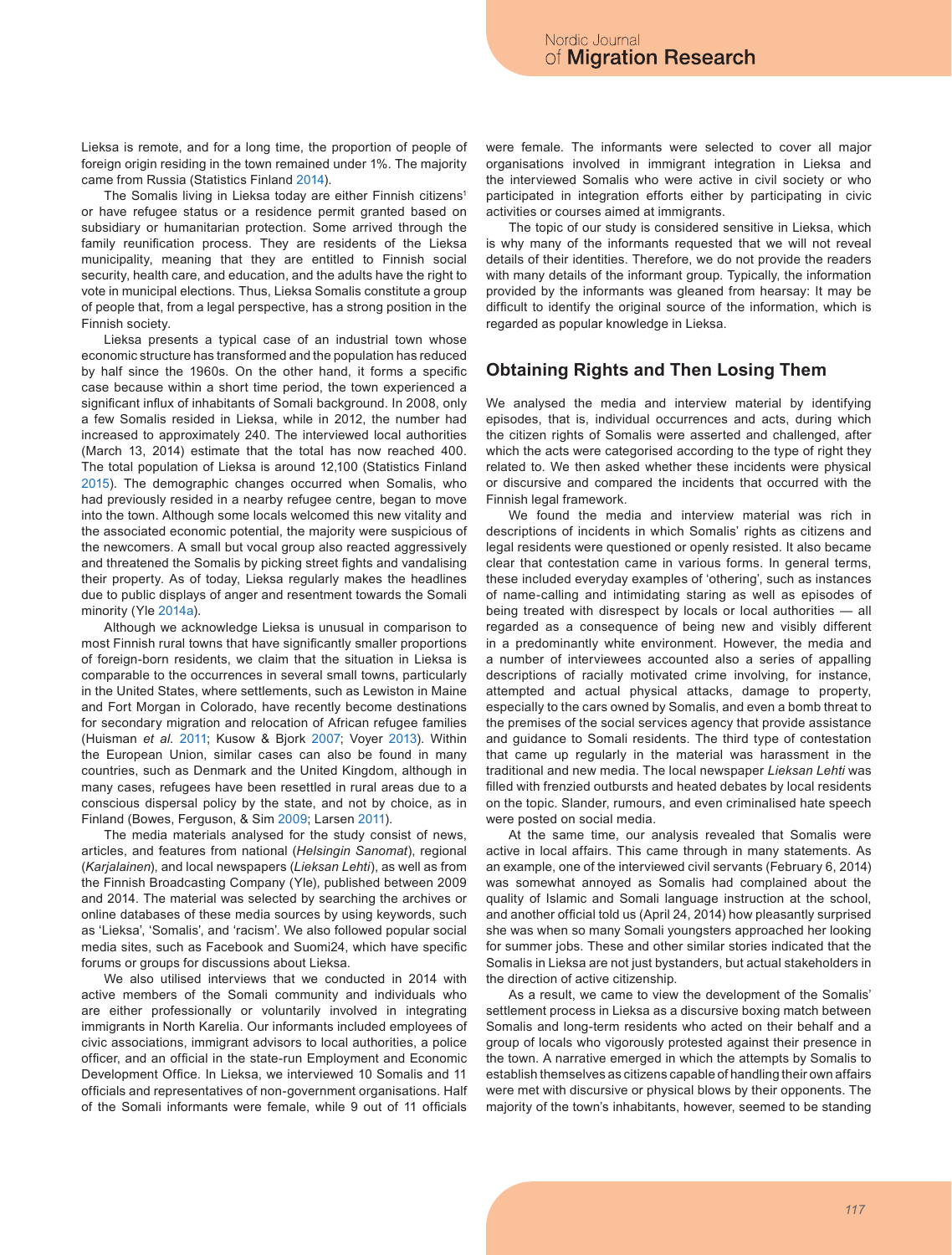in the circle, bearing witness to the struggle going on in front of their eyes.

#### *Battling for a Sense of Security*

While asylum seekers without residence permits usually stay in reception centres, those who have obtained a Finnish residence permit move away from the reception centre to a new home municipality, typically as soon as they have found an apartment there. It is a provision of the Finnish Constitution and other laws that Finnish citizens and foreigners legally resident in Finland have the right to freely move within the country and to choose their place of residence. Against that background, Somalis moving into Lieksa could be considered a normal state of affairs, but in our analysis, it appears as the first act of citizenship enacted in relation to our case study. By settling in Lieksa, first in dozens and then by hundreds, Somalis took a stand. They refused to be controlled by the authorities or by public opinion, which was largely against their arrival, but made it known that the right to choose one's residence belongs to them.

When the number of Somalis in Lieksa increased in 2010, the number of race crimes also increased alarmingly in the North Karelia region (Yle 2010a; Niemi 2011). In the media, Lieksa, in particular, became portrayed as a problematic special case, where the number of assaults against Somalis and vandalism of their cars increased dramatically within a short period (Yle 2010b). In 2009, the racist crimes committed in Lieksa totalled 1% of all in the country (Peutere 2010). Only 1 year later, the proportion was 4% (Niemi 2011).

In May 2011, the chairman of the local Somali association, however, asserted in the newspaper *Karjalainen* (2011c) that hostility against immigrants had, at least temporarily, decreased. He also stated that many immigrants residing in Lieksa were no longer afraid to live there. According to official statistics, the number of racist crimes had also decreased (Niemi & Sahramäki 2012). However, only a few months later, the media reported on a meeting held by city councillors and officials about the Somali settlers. The Finnish Broadcasting Company Yle (2011a) described the relations between locals and immigrants as tense again. The decision-makers voiced their concern about the increasing number of immigrants. One city councillor argued that the situation could lead to 'active opposition' among local residents towards immigration.

In October 2011, the newspaper *Karjalainen* (2011a) reported that the head of the Lieksa police force was astonished by the high level of racism and intolerance directed at the newcomers. In his opinion, the bias did not arise only from a specific small group in Lieksa. Instead, bias was present in every social class. The concern about the atmosphere in the town was also visible in another article published on the same day by *Karjalainen* (2011d). A journalist predicted that the bias would eventually escalate into large-scale violence between the locals and the newcomers. About a week later, an incident occurred during which a Somali man was stabbed, and a local resident suffered cuts (*Helsingin Sanomat* 2011d; *Karjalainen* 2011b; Yle 2011b). In November 2014, a Somali taxi driver was seriously beaten and threatened with death while working (Yle 2014a). In a small survey (n = 60) conducted in Lieksa in 2015, over one-fourth of the Somali speakers reported they had been threatened with physical violence in Lieksa (Sotkasiira 2015).

Not only are these acts of violence aimed towards individual Somalis, but they also open up more general discussions about what is allowed and what is not for Somali residents. When reporting on violence, one journalist, for example, raised a question about the newcomers in the townscape: 'It seems that in Lieksa it is considered that an immigrant who hangs around at night time in the town is only looking for trouble' (*Karjalainen* 2011e). In a similar vein, the beating of a taxi driver opened up a debate on Somalis' right to work as it was argued that Somalis who work take up jobs from local Finns who suffer from unemployment. On the other hand, the critics argued that Somalis also do not have right to claim social benefits. In the media (*Helsingin Sanomat* 2011a), the causes of the violent atmosphere were sought from the misconceptions among the locals concerning the social security benefits granted to Somalis. It was stated by a journalist that poverty and the high unemployment rate among the locals in Lieksa have created the conditions for intolerance, establishing Somalis who work as well as Somalis who obtain social benefits as indirectly responsible for the violence they face.

 The Somali man injured in the stabbing incident told the *Helsingin Sanomat* (2011c) that Somalis were too afraid even to go shopping in the evening. However, the chairman of the local Somali association stated he had not experienced racism. He thought Lieksa was a good place to live and argued that problems are experienced mainly by those who visit bars and drink. The chairman tried not to take sides by noting: 'We have also made mistakes. We have the same problems as the locals **–** family troubles and others'. In such a way, he agreed on the need for Somalis to compromise on the freedom of movement in the town's public spaces in order to stay safe and steer clear of violence.

In addition to physical integrity, the Constitution of Finland also guarantees everyone the right to privacy and the sanctity of one's home. In Lieksa, however, the immigrants' rights to privacy have been violated in several high-profile incidents. In November 2011, the police launched an investigation regarding a Facebook group founded by several local residents that featured threats and insults aimed at immigrants, including threats to shoot people (*Helsingin Sanomat* 2011b; Yle 2011c). A total of six locals were eventually sentenced for inciting hatred towards an ethnic group (*Helsingin Sanomat* 2012a). The case and trial received wide publicity at the national level and initiated a debate on legislation regulating hate speech on social media (Yle 2012a). Earlier in the same year, local young people were invited through Facebook to gather in a neighbourhood occupied by immigrants. The police interrupted the gathering because they suspected that the purpose was to agitate people to clash with the newcomers (Yle 2011d).

In 2012, two local residents published a Somali man's privation banking information on Facebook (*Karjalainen* 2012; Yle 2012b). The incident received much media attention, and the police investigated it as an invasion of privacy by distributing personal information. The case was classified as a race crime because the victim was a foreigner and the banking information was posted to a Facebook group that opposed immigration (*Helsingin Sanomat* 2012b). During the trial, the offenders argued that their intention was to stimulate debate on the social security benefits granted to the immigrants (*Karjalainen* 2013a).

In 2014, a similar incident occurred during which an invoice sent to the same Somali man was published on a private blog. Soon after, the police investigated an anti-immigrant Facebook page that posted photographs of Somalis taken in the streets of Lieksa, for example, of mothers taking their children to nursery school (Yle 2014b, 2014c). The site administrators also published images of buildings where immigrants lived. These actions were not illegal. The first incident was not regarded a crime by the prosecutor because the bill did not include individualised information, simply the names of a person who invoiced the bill and who it was directed at (Yle 2014d). In the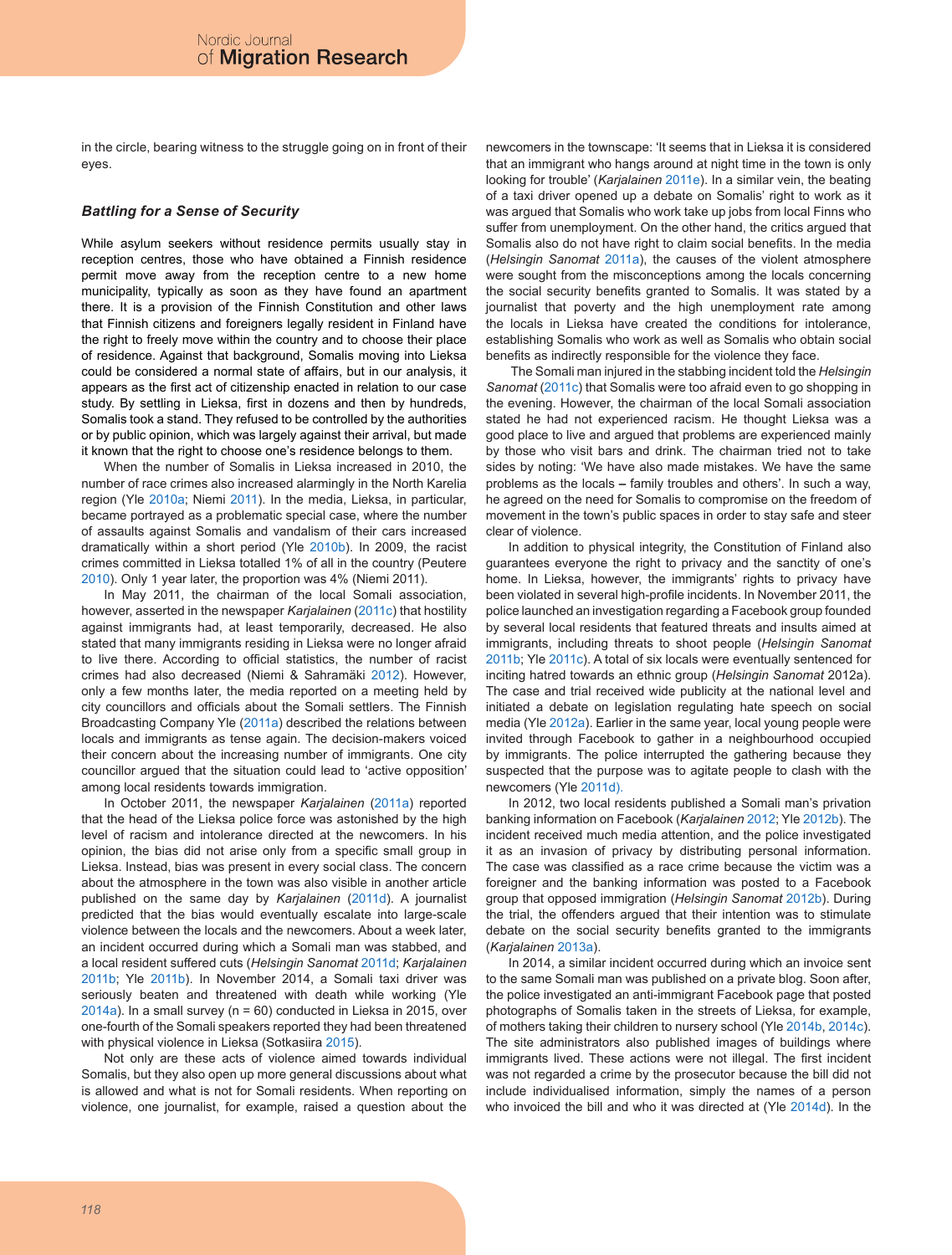second case, since the photos were taken in public places, the act did not constitute the crime of illicit viewing (Yle 2014e). For Somalis, however, these incidents sent a message demanding they be aware of their actions in public spaces. The photos created an atmosphere of mistrust where one needs be mindful when, for example, disposing of one's garbage and carrying out everyday tasks and routines. One never knows who might be watching and where one's picture might end up.

### *Acting as a Political Citizen*

Every Finnish citizen and every foreigner permanently residing in Finland, having attained 18 years of age, has the right to vote in the municipal elections and municipal referendums. The right to vote and stand for office in national elections belongs to Finnish citizens. In the municipal elections held in 2012, in Lieksa, among 109 candidates there were 3 of immigrant background. Two candidates were nominated by the Social Democratic Party and one by the National Coalition Party. The best result was obtained by a young Somali man, who received 50 votes, and currently is the first deputy local councillor of Lieksa. According to the interviewed members of the Somali community (April 17, 2014), Somali participation in local politics is likely to increase, and more candidates can be expected to stand in the next municipal election in 2017.

From the legal point of view, the ability of Somali immigrants to participate in the municipal politics is evident. The case of Lieksa also indicates that although the overall immigrant participation in elections in Finland is lower than that of Finnish nationals, it is possible for immigrants to enter politics and become politically organised (Pirkkalainen, Wass, & Weide 2016). However, when it comes to actual realisation of participatory rights, the situation is more complicated. An illustrative story was told by a civil servant (March 13, 2014) who believes that Somalis could form a political force:

[Within 10 years], I think we will have immigrants as decisionmakers. You never know. I have always told them, the politicians… they always get scared when I bring this issue up. We have four hundred immigrants, soon 600, and they are very active voters. When they choose one candidate, it means that soon the chair of our city council will be someone of Somali background.

The resentment towards the immigrants who organise politically was openly voiced, for example, during the aftermath of the 2012 municipal elections. At the time, the chair of the Lieksa chapter of the Social Democratic Party stated in the media that his party may have been shunned by voters because it included immigrants in its list of candidates. He stated: 'We had immigrants with us, and many Lieksa people don't accept that yet. A lot of voters complained to me saying that if they give their vote to me or another Social Democrat, the vote also goes to immigrants' (Yle 2012c). Finland's open-list d'Hondt voting system means that voters choose one candidate, but their vote also supports others on the same list, and the argument ran that some voters were unwilling to vote if it could benefit immigrant candidates.

The freedom of association gives every citizen the right to form associations without a permit and to become members (or not) and participate in activities. Somalis in Finland have actively participated in civic life by setting up civic associations (Pirkkalainen 2013). The Somalis in Lieksa are no different, and an organisation was formed to help Somali families. According to the interviewed organisers (April 24, 2014), the aim is to provide assistance especially to single mothers and arrange cultural activities and language-learning opportunities for children.

The Lieksa authorities responded positively to these kinds of initiatives. For instance, the authorities offered meeting rooms and assisted the immigrant associations in publicising their activities. The organisations may also apply for financial assistance just as any local association. Furthermore, the former mayor of Lieksa called together a Somali affairs council to function as a liaison for officials to communicate with the Somali community and vice versa. During interviews, the municipal officials (March 13, 2014; April 24, 2014) stated that they find the council very helpful. The council holds regular meetings at city hall and works in close cooperation with many official bodies. The chairman of the council also explained (February 6, 2014) how they had informed authorities about several issues, including misunderstandings and complaints related to social services or day-care arrangements. Together, the authorities and the council have searched for answers to questions that have troubled the Somalis in Lieksa.

However, the positive atmosphere around this type of activity has been frequently challenged by local politicians. Especially, representatives of the Finns Party, a populist and nationalist-oriented political party, have been active in this respect. Their views became public when a member of the city council, the chairman of local section of the Finns Party, apparently 'joked' about the issue. During a council meeting, he stated a need for a new place to hold meetings because the room that they usually used was contaminated by the presence of Somalis, who also held meetings there (*Karjalainen* 2013b). The news (Yle 2013a) stated that his fellow party member requested the meeting room be treated with pesticide. The event sparked a heated debate, and while the speaker's position was denounced by the leading members of the Finns Party (*Helsingin Sanomat* 2013; Yle 2013b), on social media, many commentators aligned themselves with those making racist commentary. Once again, the work by Somalis and municipal officials was publicly invalidated by racist slander. The Finns Party activists have not been able to prevent Somalis from entering politics, but they can make the process very difficult. At the same time, they make it harder for those local politicians who did not see any problems with newcomers entering politics to be involved in the debate and to stand up in their defence.

#### *Contested Social Rights*

One of the main reasons stated by Somalis for moving to Lieksa was the availability of affordable rental accommodation (Yle 2012d). Kiinteistö Oy Lieksan Vuokratalot is a real-estate company fully owned by the City of Lieksa, and the company owns, manages, rents, and builds rental houses and apartments. Before Somalis began to move to Lieksa, plans had been made to raze the rental buildings owned by the municipality. As few inhabitants required rental apartments, town officials decided it was cheaper to raze the buildings than keep them empty or renovate them. The immigrants' arrival, however, made the town officials change their plans.

In principle, housing is well-organised: Rental apartments are relatively cheap, and many are available. However, on social media, a movement emerged campaigning against renting to foreigners, especially Somalis. They argue that it is better to tear down the houses than rent them to newcomers.

The issues related to housing have also caused controversy in everyday life. The locals complain about Somalis not knowing how to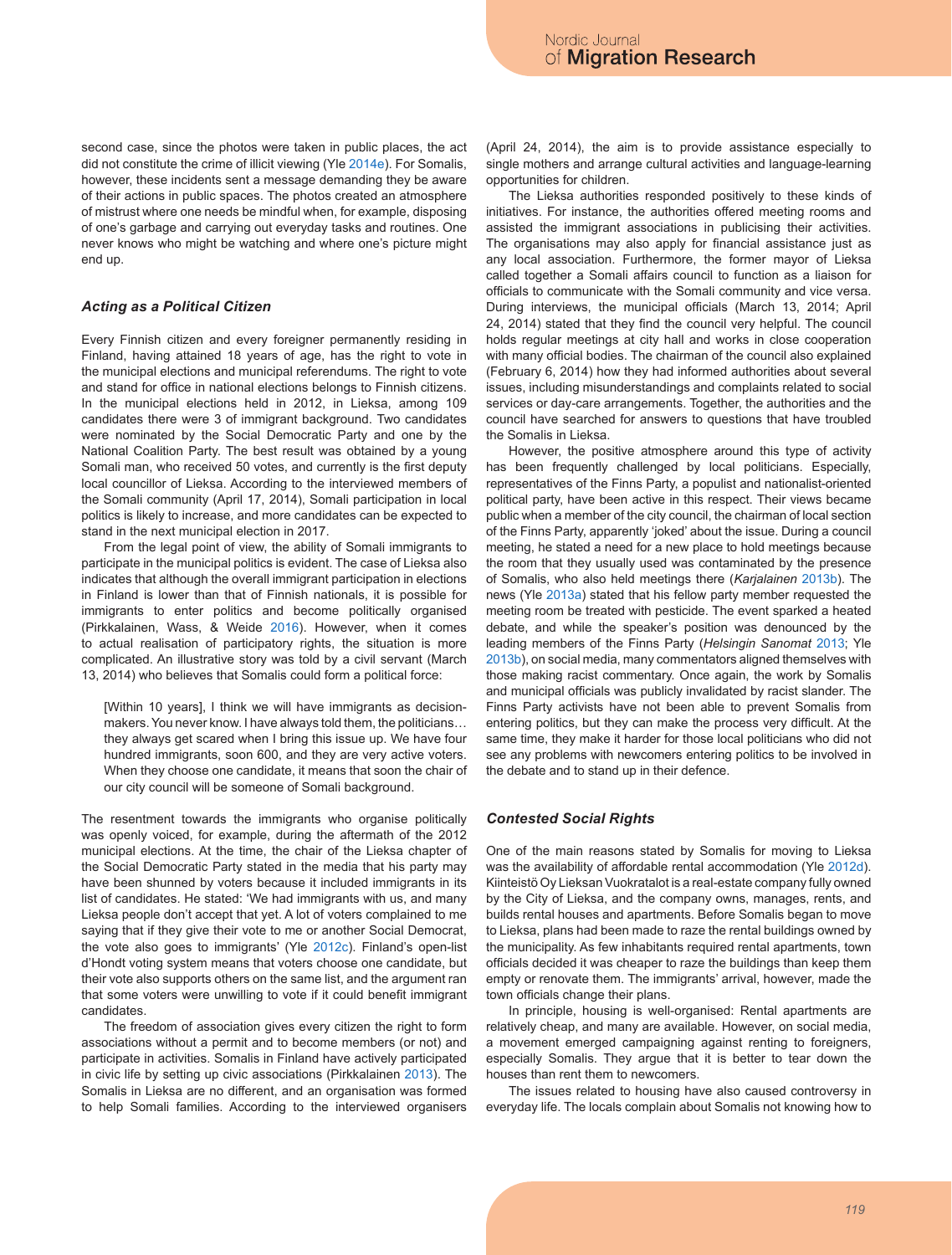clean properly or to do laundry, and for example, about having visitors stay late. The real estate company responded to the complaints by hiring a housing counsellor who guides and assists new tenants and works on-site in order to step in as soon as a problem arises. The opinions differ as to how serious the problems related to housing really are. Although some claim that it has become impossible for Finns to live in rental housing, others argue that the issues have simply been blown out of proportion (interview February 6, 2014).

The discussion about housing is a typical example of the debate over the social rights of the Somalis in Lieksa. By law, there is no question about their entitlement to social security and rental housing. In reality, the rights are frequently questioned, especially on social media. The comments by the local and national politicians and public interest in the social benefits allocated to Somalis has, in many ways, come to equal to harassment. According to the head of the Lieksa Social Services agency (April 24, 2014), her department frequently receives e-mails and phone calls in which people question the decisions concerning benefit claims. The locals have complained that Somalis in rental apartments receive better equipment, such as new electric cookers or refrigerators than Finns who live in the same type of housing. The informants have reported of a group of 'self-made detectives' who gather evidence of wrongdoing by social workers and their Somali clients. The residents report to the social services agency how much the clothes worn by Somalis cost in local shops. The social services are also notified when a Somali has been seen driving a car or a new bicycle. In addition, receipts for various goods have been collected from trash cans and published online to demonstrate how much 'public money' Somalis spend on their daily purchases. A persistent rumour is that social workers favour Somalis over local clients despite the constant assurance by social services that this is not the case.

To deal with these types of accusations, the City of Lieksa informed the public in 2011 that, in fact, the town had received around 200,000 Euros from integrating the immigrants, thus far (Yle 2011e). This statement, although a logical response to the worries that circulated among the residents, raised a new debate in which the settlement of refugees and their service provision was described as 'refugee business' (*Karjalainen* 2014). The argument ran that places like Lieksa campaign to attract refugees in order to claim state subsidies for integrating refugees while the money actually goes elsewhere; it is used to overcome the declining financial circumstances and the high expenditure on the social sector and healthcare in general.

The discourse, which stigmatises Somalis, is produced partly by the local big mouths and partly on the national level by politicians who wish to capitalise on the anti-immigration sentiments that have become increasingly popular in Finland (Yle 2014f). The Somalis who reside in Lieksa find this kind of attention disturbing and hurtful. They have voiced their concern about the matter and during interviews explained how the discursive othering affects their positioning in society:

It affects us because we are directly labelled. They say we are given a lot of money, we receive cars, we get money to travel overseas, and these things. You know how I talked about how much more difficult it has become to us, how the social workers do not have time to meet us. Still we are blamed, that they buy us things and give us money. When people talk about these things, it creates pressure, and this is threatening to us. (Interview April 24, 2014)

It is evident that that although legally many rights are provided to people who are citizens and for those who have refugee status, in reality, the Somalis in Lieksa do not fully benefit from the existing legal frameworks due to the questioning and harassment prevalent in their everyday lives.

## **Conclusions**

Isin (2009) makes a distinction between the active citizens and activist citizens and claims that the acts of citizenship are conducted by the latter. He argues that active citizenship is the conduct of those who are already considered as citizens, while activist citizens are those who make new claims to justice, and thus bring something 'out of ordinary' into the world.

In this article, we have addressed the disjunction between the theory and practice of citizenship, through a case study of the settlement of refugees from Somalia in North Karelia. We applied the concept of 'act of citizenship' to highlight how the Somalis in Lieksa have worked, and how they are compelled to work, towards inclusion in the local community. Setting up associations, liaising with authorities, participating in local politics, contacting municipal officials about their concerns regarding various everyday challenges, and thus not accepting their given role as silent bystanders are all examples of acts through which their citizenship is constituted. By adopting an understanding of citizenship as a political subjectivity, we have shifted attention from fixed categories and statements, such as 'fifty percent of Somalis are Finnish citizens', to the struggles through which these categories are constituted in complex everyday situations.

For the Somalis in Lieksa, regardless of their citizenship status, citizenship is something they must struggle towards. Even the most mundane acts, such as taking one's child to day care or disposing garbage, may turn into a negotiation on the use of public space and services available for them. Therefore, to illustrate how contested the citizenship position of even members of the Finnish society who, by law, are citizens and/or the legal residents can be, we looked into the resistance that has emerged as a response to Lieksa Somalis' attempts to exercise their rights. In our minds, the pattern is clear. If Somalis enter politics, they are met with racist slander and blamed for political parties' election losses. When a Somali man finds a job as a taxi driver, he is beaten up as a consequence. Somalis are entitled to the same social benefits as other citizens and permanent residents, yet this topic is recurrently poked about by the media. The freedom of movement of a person is contested when he has to fear that by entering a bar or walking in the streets at night time he puts himself at risk of being physically or verbally violated. These acts, which form a continuum on which racist violence represents the most aggravated and rare forms of control, while more subtle forms of everyday racism are commonly experienced by many newcomers in Lieksa, should be considered as attempts to prevent Somalis from constituting themselves and acting as citizens. The Internet and media have emerged as arenas that bind together and enforce these acts taking place in face-to-face encounters.

In the article, we have demonstrated how acting as a citizen on the everyday level depends on other factors situated in various everyday and institutional locations. Particularly, in smaller towns, single individuals can have a decisive role in determining who can act as a citizen and who cannot. In Lieksa, for example, we identified a group of locals that actively propagates against the presence of Somalis. In fact, it seems that their way of life is tied with the destiny of the local Somali settlement. For us, they are an illustrative example of people whose own enactment of citizenship is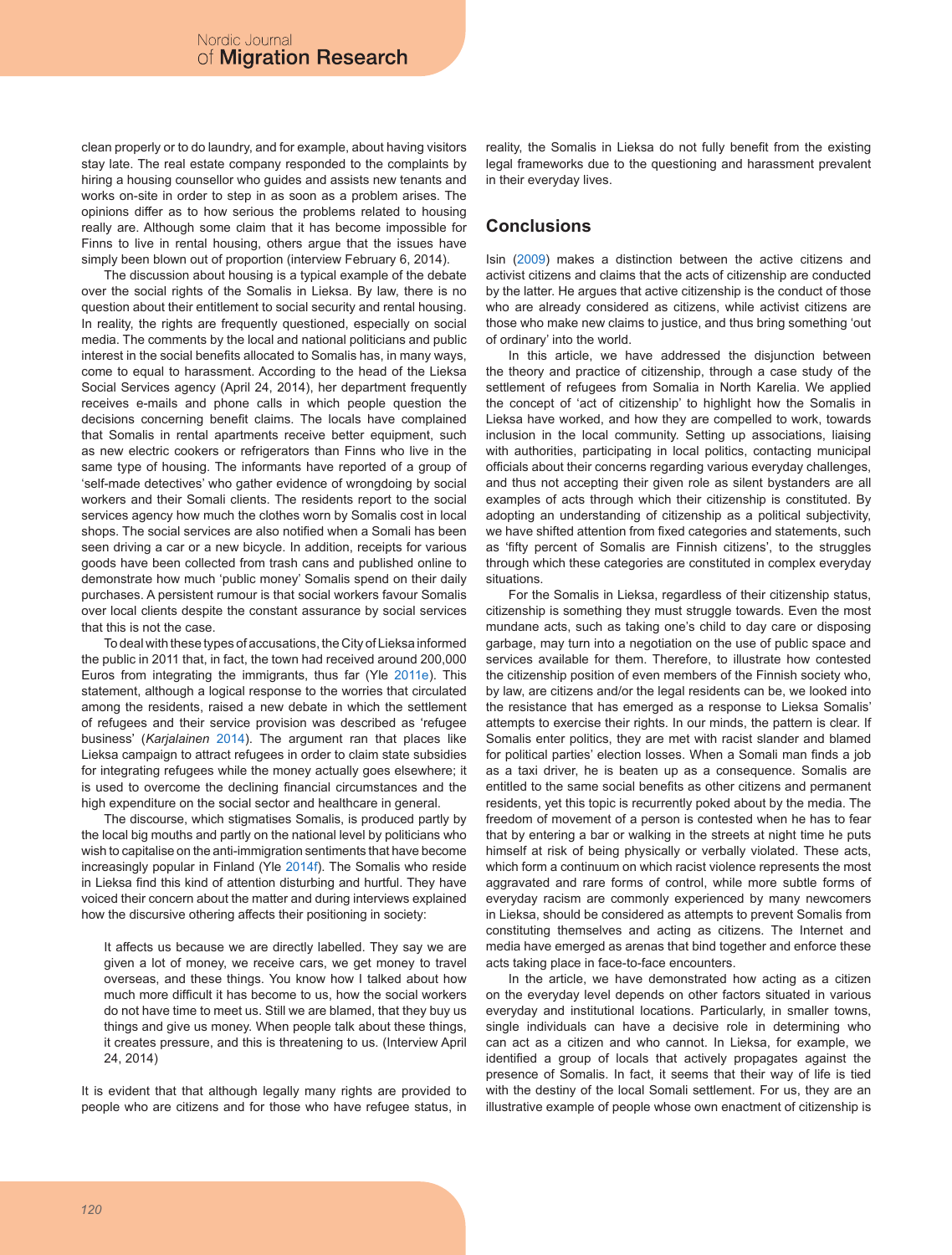based on restricting the citizenship capacity of others. Rephrasing the argument by Bojadžijev and Karakayali (2010), we conclude with the statement that many of the social conflicts seemingly initiated by and related to migrants are, after all, not about becoming citizens, but about insisting that citizens are not in fact citizens. For many among us, rights to citizenship cannot be taken for granted, but have to be justified over and over again.

**Tiina Sotkasiira** works as a post-doctoral researcher in the Department of Social Sciences at the University of Eastern Finland. Her current research project is called *From integration to autonomy: the meaning of welfare for immigrants in rural Finland.* Between 2013–2015, she was involved in a project *Contexts of Diaspora Citizenship – Transnational Networks, Social Participation and Social Identification of Somalis in Finland and in the U.S.*, which is a transatlantic, comparative set of interconnected sub-studies analysing the social participation, transnational networks, and identities of the Somalis living in Finland and in the United States. Sotkasiira's principal research themes are ethnic relations and migration and integration policies of Russia and Finland.

#### **References**

- 
- Ahlgren-Leinvuo, H 2005, 'Pakolaiset Suomen kunnissa kuntapaikasta pääkaupunkiseudulle' in *Maahanmuuttajien elinolot pääkaupunkiseudulla,* ed T Joronen, City of Helsinki Urban Facts, Helsinki pp. 25-45.
- Al-Sharmani, M & Horst, C 2016, 'Marginal Actors? Diaspora Somalis Negotiate Their Citizenship' in *Dislocations of Civic Cultural Borderlines. Methodological Nationalism, Transnational Reality and Cosmopolitan Dreams*, eds P Ahponen, P Harinen & V-S Haverinen, Springer International Publishing, Cham pp. 117- 122.
- Bojadžijev, M &Karakayali, S 2010, 'Recuperating the sideshows of capitalism: the autonomy of migration today', *E-flux*(June 2010). Available from: <http://www.e-flux.com/journal/recuperating-thesideshows-of-capitalism-the-autonomy-of-migration-today/>. [Last accessed 16.1.2015].
- Bosniak, LS 2000, 'Universal citizenship and the problem of alienage', *Northwestern Law Review*, vol. 94, 2000, pp. 963-984.
- Bowes, A, Ferguson, I & Sim, D 2009, 'Asylum policy and asylum experiences: interactions in a Scottish context', *Ethnic and Racial Studies,* vol. 32, no. 1, pp. 23-43.
- Brubaker, R 1992, *Citizenship and nationhood in France and Germany*, Harvard University Press, Cambridge & Mass.
- City of Helsinki Urban Facts 2014, *Population.* Available from: <http://www.hel.fi/hel2/Helsinginseutu/HS\_tunnusluvut/01\_ Vaesto\_2013.pdf>. [Last accessed 9.2.2016].

Constitution of Finland (731/1999: Section 7).

- European Union Agency for Fundamental Rights 2009, *European Union minorities and discrimination survey.* Available from: http://fra.europa.eu/sites/default/files/fra\_uploads/414-EU-MIDIS\_GLANCE\_EN.pdf. [Last accessed 9.2.2016].
- Goldrin, L & Landolt, P 2013, *Producing and negotiating noncitizenship: precarious legal status in Canada*, University of Toronto Press, Toronto.
- Hammond, L, Awad, M, Dagane, A, Hansen, P, Horst, C, Menkhaus, K & Obare, L 2011, *Cash and compassion. The role of the Somali diaspora in relief, development and peace-building. United Nations Development Programme.* Available from: <http://www.

**Ville-Samuli Haverinen** works as a project researcher in a 4-year research project titled *Contexts of Diaspora Citizenship – Transnational Networks, Social Participation and Social Identification of Somalis in Finland and in the U.S.* at the University of Eastern Finland. His current research interests focus on the extent to which the national models of immigrant integration can provide an explanation for the reality of different political–juridical surroundings in Finland and the United States.

### **Notes**

1. If you have refugee status in Finland or you have been granted a residence permit on the basis of subsidiary or humanitarian protection, it is possible to acquire the Finnish citizenship after 4 years of continuous residence or for a total of 6 years after reaching the age of 15. Of these 6 years, you must have lived in Finland for the past 2 years without interruption.

so.undp.org/content/dam/somalia/docs/Project\_Documents/ Poverty\_Reduction/Cash and compassion.pdf>. [Last accessed 9.2.2016].

- *Helsingin Sanomat* 2011a, 'Lieksaa uhkaa rasismin tauti'. Available from: <http://www.hs.fi/paakirjoitukset/a1305547186535>. [Last accessed 10.2.2016].
- *Helsingin Sanomat* 2011b, 'Paatero: Rasistinen nettikirjoittelu tarkempaan syyniin'. Available from: <http://www.hs.fi/kotimaa/ Paatero+Rasistinen+nettikirjoittelu+tarkempaan+syyniin+/ a1305549624272>. [Last accessed 8.2.2016].
- *Helsingin Sanomat* 2011c, 'Racial tensions heighten in North Karelian town of Lieksa'. Available from: <http://www.hs.fi/english/article/ Racial+tensions+heighten+in+North+Karelian+town+of+Lieksa +/1135269675177>. [Last accessed 9.2.2016].
- *Helsingin Sanomat* 2011d, 'Somalit ja paikalliset ottivat teräasein yhteen Lieksassa'. Available from: <http://www.hs.fi/kotimaa/ a1305546853582>. [Last accessed 9.2.2016].
- *Helsingin Sanomat* 2012a, 'Lieksan Facebook-kirjoittajia tuomittiin sakkoihin'. Available from: <http://www.hs.fi/ kotimaa/Lieksan+Facebook-kirjoittajia+tuomittiin+sakkoihin/ a1305561217726>. [Last accessed 9.2.2016].
- *Helsingin Sanomat* 2012b, 'Poliisi tutkii tiliotteen julkaisemista Facebookissa rasistisena viharikoksena'. Available from: <http://www.hs.fi/kotimaa/a1305561205516>. [Last accessed 8.2.2016].
- *Helsingin Sanomat* 2013, 'Perussuomalaisten kunnallispoliitikon rasistinen möläytys kuohuttaa puoluetta'. Available from: <http://www.hs.fi/kotimaa/a1384236890780>. [Last accessed 9.2.2016].
- Huisman, KA, Hough, M, Langellier, KM & Toner, C (eds) 2011, *Somalis in Maine: crossing cultural currents,* North Atlantic Books, Berkeley.
- Isin, EF 2008, 'Theorizing acts of citizenship' in *Acts of citizenship*, eds EF Isin & GM Nielsen, Palgrave Macmillan, London pp. 15-43.
- Isin, EF 2012, *Citizens without frontiers*, Continuum, London.
- Isin, EF & Saward, M 2013, *Enacting European citizenship*, Cambridge University Press, Cambridge.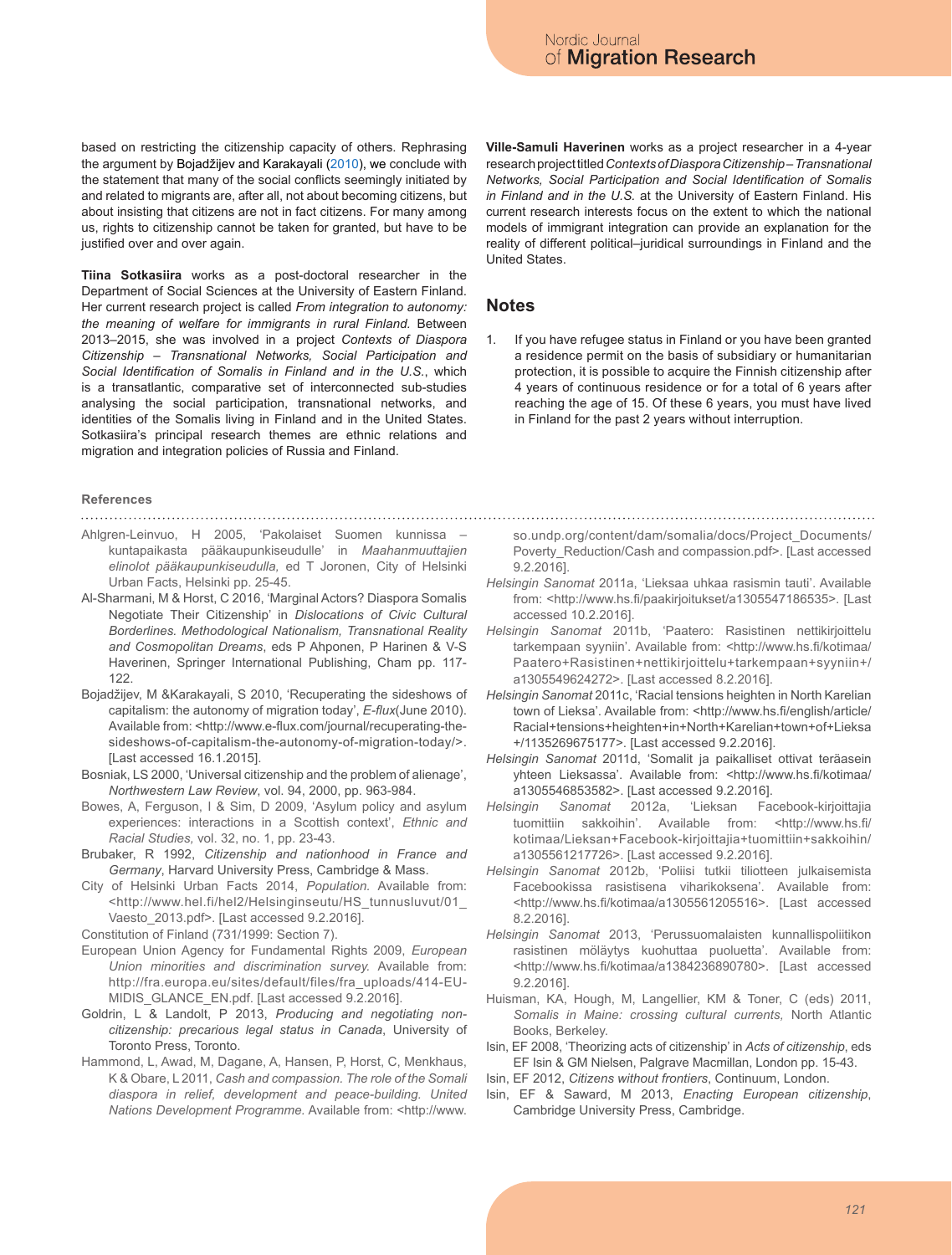- *Karjalainen* 2011a, 'Lieksan rasismi äimistyttää poliisipäällikköä'. <http://www.karjalainen.fi/component/ content/article/10-arkistosec/arkistocate/839-lieksan-rasismiaimistyttaa-poliisipaallikkoa>. [Last accessed 10.2.2016].
- *Karjalainen* 2011b, 'Lieksassa raju puukkotappelu somalimiehelle pahimmat vammat'. Available from: <http://www.karjalainen. fi/component/content/article/10-arkistosec/arkistocate/26604 lieksassa-raju-puukkotappelu-somalimiehelle-pahimmatvammat>. [Last accessed 9.2.2016].
- *Karjalainen* 2011c, 'Maahanmuuttajaviha laantumassa Lieksassa'. Available from: <http://www.karjalainen.fi/component/content/ article/10-arkistosec/arkistocate/13024-maahanmuuttajavihalaantumassa-lieksassa>. [Last accessed 10.2.2016].
- *Karjalainen* 2011d, 'Oletko puolellamme vai meitä vastaan?' Available from: <http://www.karjalainen.fi/component/content/article/10 arkistosec/arkistocate/6915-oletko-puolellamme-vai-meitavastaan>. [Last accessed 8.2.2016].
- *Karjalainen* 2011e, 'Rasistinen rikos on suuri häpeä'. Available from: <http://www.karjalainen.fi/component/content/article/10 arkistosec/arkistocate/30820-rasistinen-rikos-on-suuri-hapea>. [Last accessed 9.2.2016].
- *Karjalainen* 2012, 'Lieksalaisen somalin tilitiedot nettiin poliisi aloitti esitutkinnan'. Available from: <http://www.karjalainen.fi/uutiset/ uutis-alueet/maakunta/item/6052-lieksalaisen-somalin-tilitiedotnettiin-poliisi-aloitti-esitutkinnan>. [Last accessed 8.2.2016].
- *Karjalainen* 2013a, 'Julkaisivat maahanmuuttajan tilitietoja netissä – tuomittiin sakkoihin'. Available from: <http://www.karjalainen. fi/uutiset/uutis-alueet/maakunta/item/28327-julkaisivatmaahanmuuttajan-tilitietoja-netissa-tuomittiin-sakkoihin>. [Last accessed 10.2.2016].
- *Karjalainen* 2013b, 'Lieksan perussuomalaisten johtaja: Emme kokoonnu samassa tilassa somalialaisten kanssa'. Available from: <http://www.karjalainen.fi/uutiset/uutis-alueet/kotimaa/ item/38737-lieksan-perussuomalaiset-emme-kokoonnusamassa-tilassa-somalialaisten-kanssa>. [Last accessed 9.2.2016].
- *Karjalainen* 2014, 'Jussi Halla-aho kysyy Lieksan maahanmuuttoasioista'. Available from: <http://www.karjalainen. fi/uutiset/uutis-alueet/maakunta/item/48035-jussi-hallaaho-kysyy-lieksan-maahanmuuttoasioista>. [Last accessed 9.2.2016].
- Koikkalainen, S, Tammilehto, T, Kangas, O, Katisko, M, Koskinen, S & Suikkanen, A 2011, 'Welfare or work: migrants' selective integration in Finland' in *Migration and welfare in the new Europe*, eds E Carmel, A Cerami & T Papadopoulos, Policy Press, Bristol pp. 143-158.
- Kusow, AM & Bjork, SR (eds) 2007, *From Mogadishu to Dixon. The Somali diaspora in a global context,* The Red Sea Press, Inc., Trenton & Asmara.
- Larsen, BR 2011, 'Becoming Part of the Welfare Scandinavia: Integration through the Spatial Dispersal of Newly Arrived Refugees in Denmark', *Journal of Ethnic and Migration Studies*, vol. 37, no. 2, pp. 333-350.
- Lehti, M, Salmi, V, Aaltonen, M, Danielsson, P, Hinkkanen, V, Niemi, H, Sirén, R & Suonpää, K (eds) 2014, *Maahanmuuttajat rikosten uhreina ja tekijöinä* [Immigrants as crime victims and offenders in Finland], National Research Institute of Legal Policy, Helsinki.
- Lister, R 2003, *Citizenship: feminist perspectives*, Palgrave Macmillan, London.
- McNevin, A 2011, *Contesting citizenship: irregular migrants and new frontiers of the political,* Columbia University Press, New York.
- Mubarak, YM, Nilsson, E & Saxén, N 2015, *Suomen somalit*, Into Kustannus, Helsinki.
- Niemi, J 2011, *Poliisin tietoon tullut viharikollisuus Suomessa 2010,* Police University College, Tampere.
- Niemi J & Kääriäinen, J 2012, 'Somalien kohtaama rasistinen väkivalta Suomessa kansainvälisessä vertailussa', *Siirtolaisuus-Migration,* vol. 39, no. 2, pp. 3-14.
- Niemi, J & Sahramäki, I 2012, *Poliisin tietoon tullut viharikollisuus Suomessa 2011,* Police University College, Tampere.
- Nyers, P 2010, 'No one is illegal between city and nation', *Studies in Social Justice*, vol. 4, no. 2, pp. 127-143.
- Nyers, P 2015, 'Migrant citizenships and autonomous mobilities', *Migration, Mobility,& Displacement*, vol. 1, no. 1, pp. 23-39.
- Open Society Foundations 2013, *Somalis in Helsinki*. Available from: <https://www.opensocietyfoundations.org/sites/default/files/ somalis-helsinki-20131121.pdf>. [Last accessed 10.2.2016].
- Peutere, L 2010, *Poliisin tietoon tullut viharikollisuus Suomessa 2009,* Police University College, Tampere.
- Pirkkalainen, P 2013, *Transnational responsibilities and multi-sited strategies: voluntary associations of Somali diaspora in Finland,* University of Jyväskylä, Jyväskylä.
- Pirkkalainen, P, Wass, H & Weide, M 2016,' Suomen somalit osallistuvina kansalaisina',*Yhteiskuntapolitiikka,* 1/2016, pp. 69- 77.
- Pulido, L 2007, 'A day without immigrants: the racial and class politics of immigrant exclusion', *Antipode*, vol. 39, no. 1, pp. 1-7.
- Sassen, S 2002, 'The repositioning of citizenship: emergent subjects and spaces for politics', *Berkeley Journal of Sociology*. Available from: <http://www.hs.fi/kotimaa/a1305546853582>. [Last accessed 9.2.2016].
- Sassen, S 2006, *Territory, authority, rights: from medieval to global assemblages*, Princeton University Press, Princeton.
- Smith, AM 1998, Laclau and Mouffe: The radical democratic imaginary, Routledge, London & New York.
- Sotkasiira, T 2015, 'Lieksan maahanmuuttajataustaisten kuntalaisten palvelutarpeet -selvitys', Unpublished report for the European Social Fund project Kites. Available from the authors.
- Statistics Finland 2014, *Population structure.* Available from: <http:// tilastokeskus.fi/til/vaerak/2013/vaerak\_2013\_2014-03-21\_ tie\_001\_en.html>. [Last accessed 9.2.2016].
- Statistics Finland 2015, *Population structure.* Available from: <http:// www.stat.fi/til/vaerak/2014/vaerak\_2014\_2015-03-27\_tie\_001\_ en.html>. [Last accessed 9.2.2016].
- Tiilikainen, M 2003, *Arjen Islam. Somalinaisten elämää Suomessa,*  Vastapaino, Tampere.
- Voyer, AM 2013, *Strangers and neighbors: multiculturalism, conflict, and community in America,* Cambridge University Press, New York.
- Yle 2010a, *Rasismi nostaa taas päätään Pohjois-Karjalassa.* Available from: < http://yle.fi/uutiset/rasismi\_nostaa\_taas\_paataan pohjois-karjalassa/6153200>. [Last accessed 8.2.2016].
- Yle 2010b, *Rasismirikokset ovat palanneet poliisin arkeen.* Available from: <http://yle.fi/uutiset/rasismirikokset\_ovat\_palanneet poliisin\_arkeen/5662905>. [Last accessed 9.2.2016].
- Yle 2011a, *Lieksalaispäättäjät saivat maahanmuutto-oppia kiristyneessä ilmapiirissä.* Available from: <http://yle.fi/uutiset/ lieksalaispaattajat\_saivat\_maahanmuutto-oppia\_kiristyneessa\_ ilmapiirissa/5414759>. [Last accessed 8.2.2016].
- Yle 2011b, *Puukkotappelu Lieksan yössä poliisi kaipaa havaintoja.*  Available from: <http://yle.fi/uutiset/puukkotappelu\_lieksan\_ yossa\_-\_poliisi\_kaipaa\_havaintoja/5435000>. [Last accessed 10.2.2016].